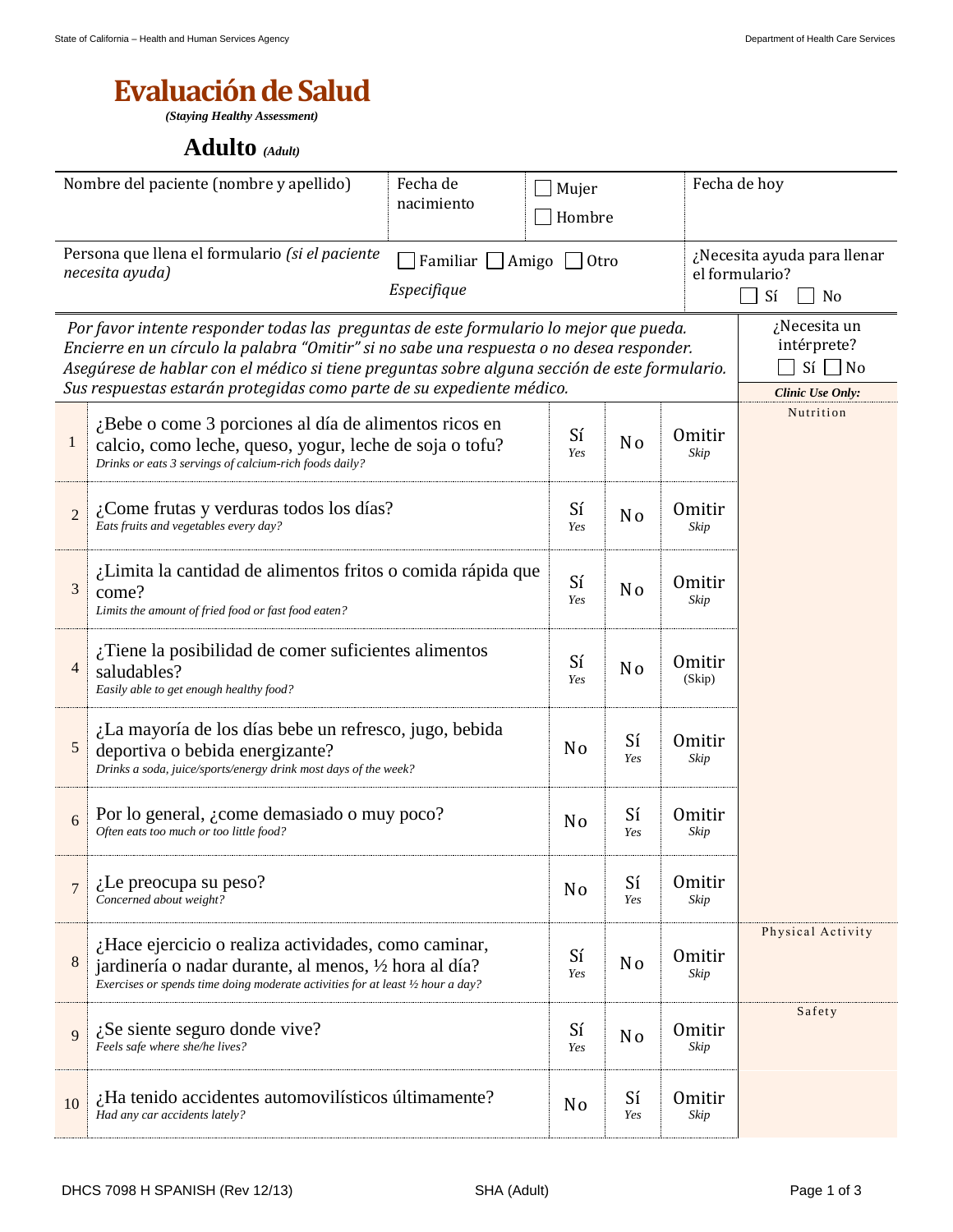| 11 | Durante el último año, ¿alguien lo ha golpeado, abofeteado<br>o lastimado físicamente?<br>Been hit, slapped, kicked, or physically hurt by someone in the last year?                                                                         |                | Sí<br>Yes      | <b>Omitir</b><br>Skip |                               |
|----|----------------------------------------------------------------------------------------------------------------------------------------------------------------------------------------------------------------------------------------------|----------------|----------------|-----------------------|-------------------------------|
| 12 | ¿Siempre usa cinturón de seguridad cuando conduce o<br>viaja en automóvil?<br>Always wears a seat belt when driving or riding in a car?                                                                                                      | Sí<br>Yes      | N <sub>o</sub> | <b>Omitir</b><br>Skip |                               |
| 13 | ¿Tiene un arma de fuego en su hogar o en el lugar donde<br>vive?<br>Keeps a gun in house or place where she/he lives?                                                                                                                        | N <sub>0</sub> | Sí<br>Yes      | <b>Omitir</b><br>Skip |                               |
| 14 | $i$ Se cepilla los dientes y los limpia con hilo dental todos los<br>días? Brushes and flosses teeth daily?                                                                                                                                  | Sí<br>Yes      | N <sub>o</sub> | <b>Omitir</b><br>Skip | Dental Health                 |
| 15 | ¿Con frecuencia se siente triste, desesperanzado, enojado o<br>preocupado?<br>Often feels sad, hopeless, angry, or worried?                                                                                                                  | N <sub>0</sub> | Sí<br>Yes      | <b>Omitir</b><br>Skip | Mental Health                 |
| 16 | $\lambda$ Con frecuencia tiene dificultades para dormir?<br>Often has trouble sleeping?                                                                                                                                                      | N <sub>0</sub> | Sí<br>Yes      | <b>Omitir</b><br>Skip |                               |
| 17 | ¿Fuma o masca tabaco?<br>Smokes or chews tobacco?                                                                                                                                                                                            | N <sub>0</sub> | Sí<br>Yes      | Omitir<br>Skip        | Alcohol, Tobacco,<br>Drug Use |
| 18 | ¿Sus amigos o familiares fuman en su hogar o en el lugar<br>donde usted vive?<br>Friends/family members smoke in house or place where she/he lives?                                                                                          | N <sub>0</sub> | Sí<br>Yes      | <b>Omitir</b><br>Skip |                               |
| 19 | En el último año $\lambda$ ha tomado:<br>(hombres) 5 o más bebidas alcohólicas en un solo día?<br>(mujeres) 4 o más bebidas alcohólicas en un solo día?<br>In past year, had (5 for men) or (4 for women) or more alcohol drinks in one day? | N <sub>o</sub> | Sí<br>(Yes)    | <b>Omitir</b><br>Skip |                               |
| 20 | ¿Consume drogas o medicamentos para ayudarlo a dormir,<br>relajarse, calmarse, sentirse mejor o perder peso?<br>Uses any drugs/medicines to help sleep, relax, calm down, feel better, or lose weight?                                       | N <sub>o</sub> | Sí<br>Yes      | <b>Omitir</b><br>Skip |                               |
| 21 | ¿Cree que usted o su pareja podría estar embarazada?<br>Thinks she/he or partner could be pregnant?                                                                                                                                          | N <sub>0</sub> | Sí<br>Yes      | <b>Omitir</b><br>Skip | Sexual Issues                 |
| 22 | $i$ Cree que usted o su pareja pueden tener una infección de<br>transmisión sexual (sexually transmitted infection, STI),<br>como clamidia, gonorrea, verrugas genitales, etc.?<br>Thinks she/he or partner could have an STI?               | N <sub>0</sub> | Sí<br>Yes      | <b>Omitir</b><br>Skip |                               |
| 23 | $i$ Usted o su(s) pareja(s) tuvieron relaciones sexuales sin<br>utilizar un método anticonceptivo en el último año?<br>She/he or partner(s) had sex without using birth control in the past year?                                            | N <sub>0</sub> | Sí<br>Yes      | <b>Omitir</b><br>Skip |                               |
| 24 | $i$ Usted o su(s) pareja(s) tuvieron relaciones sexuales con<br>otras personas en el último año?<br>She/he or partner(s) had sex with other people in the past year?                                                                         | N <sub>0</sub> | Sí<br>Yes      | <b>Omitir</b><br>Skip |                               |